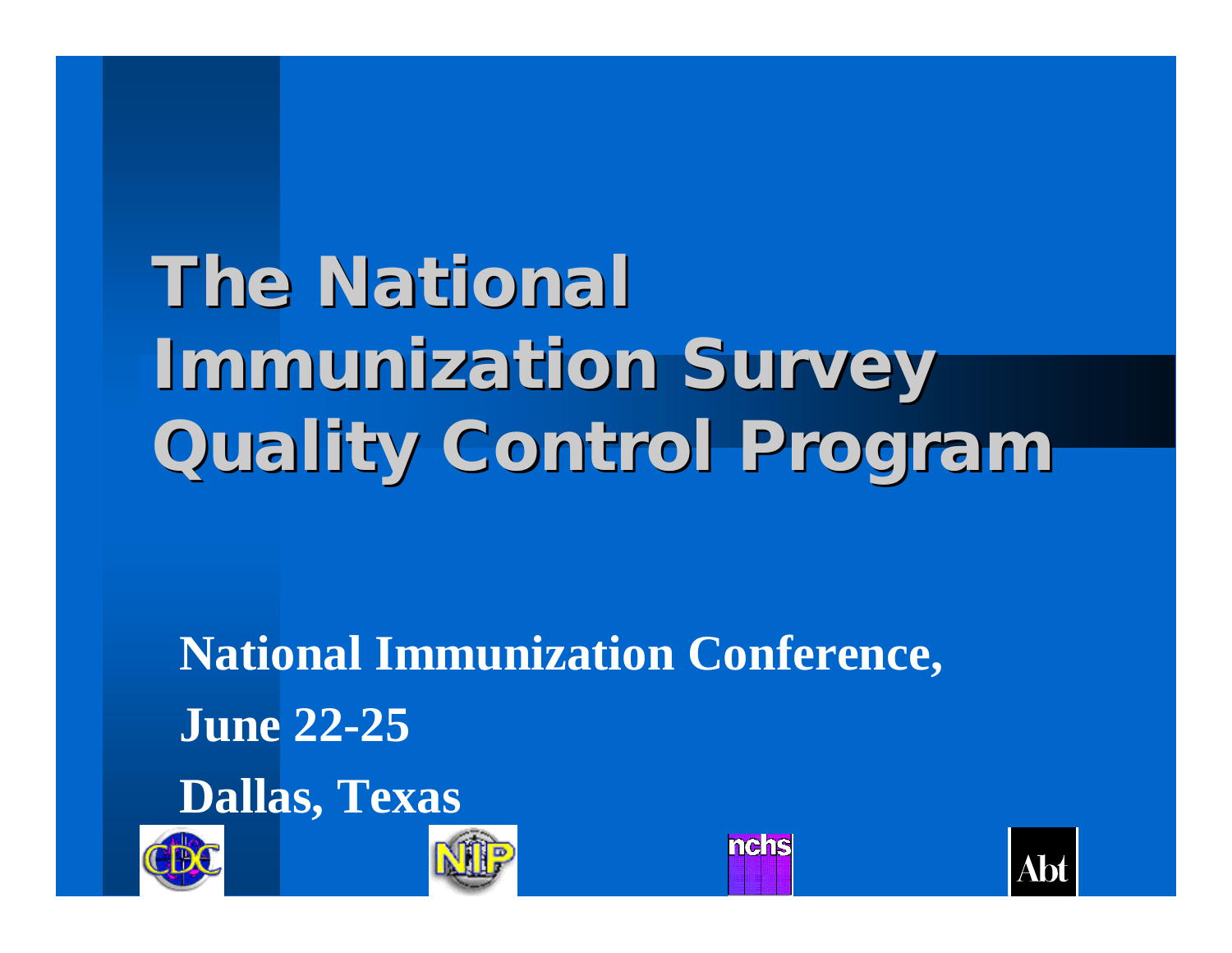### Paper Co-Authors

- **. Victor C. Coronado (National Immunization Program)**
- **Edmund F. Maes (National Immunization Program)**
- **Edwin Kilbourne (National Immunization Program)**
- l **J. Michael Dennis (Abt Associates Inc.)**
- **Michael P. Battaglia (Abt Associates Inc.)**
- **Ann-Sofi Rodén (Abt Associates Inc.)**
- l **Rebecca V. Strella (Abt Associates Inc.)**







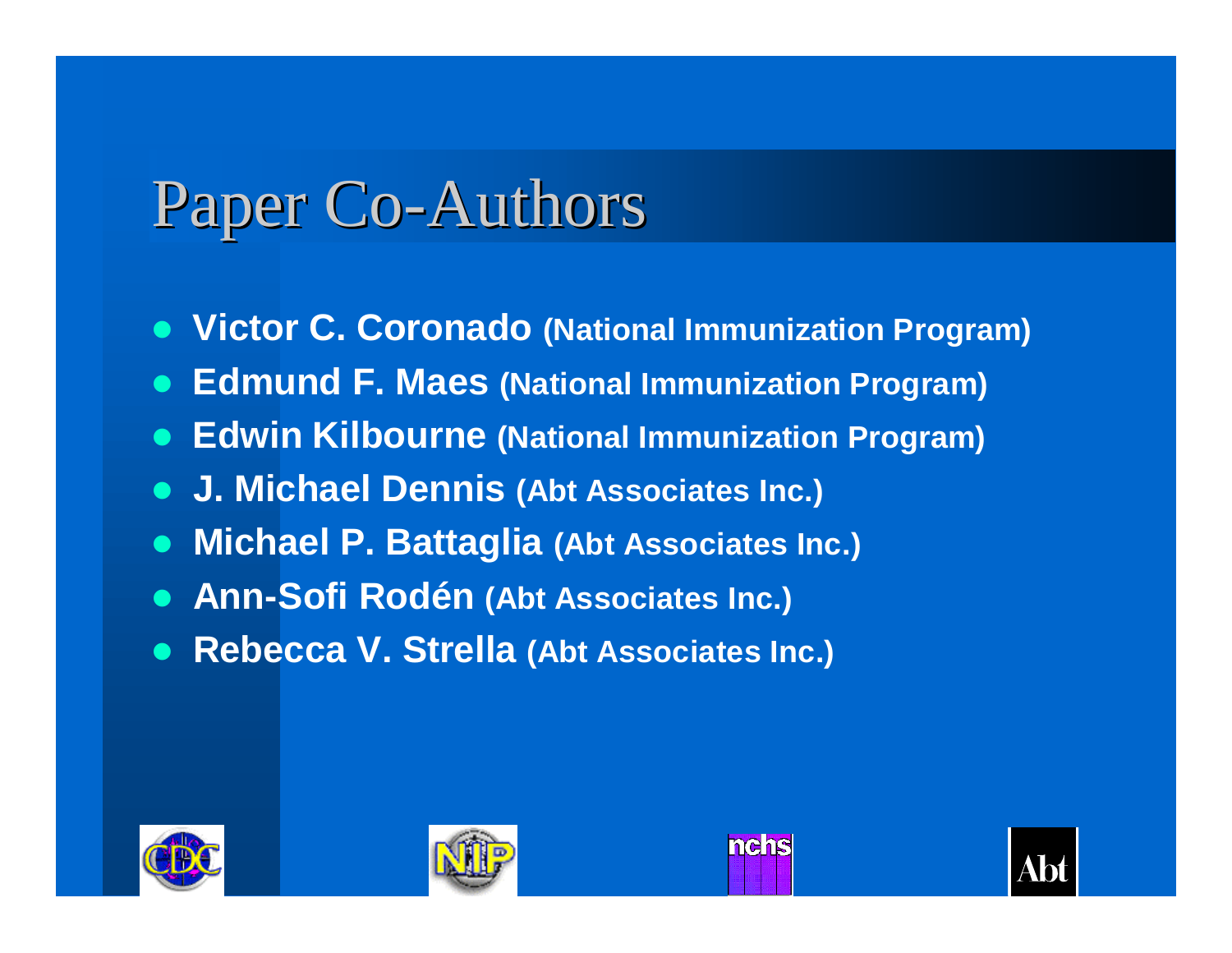**National Immunization Survey: Sponsored by the National Immunization Program and the National Center for Health Statistics of the Centers for Disease Control and Prevention**

Conducted by Abt Associates Inc.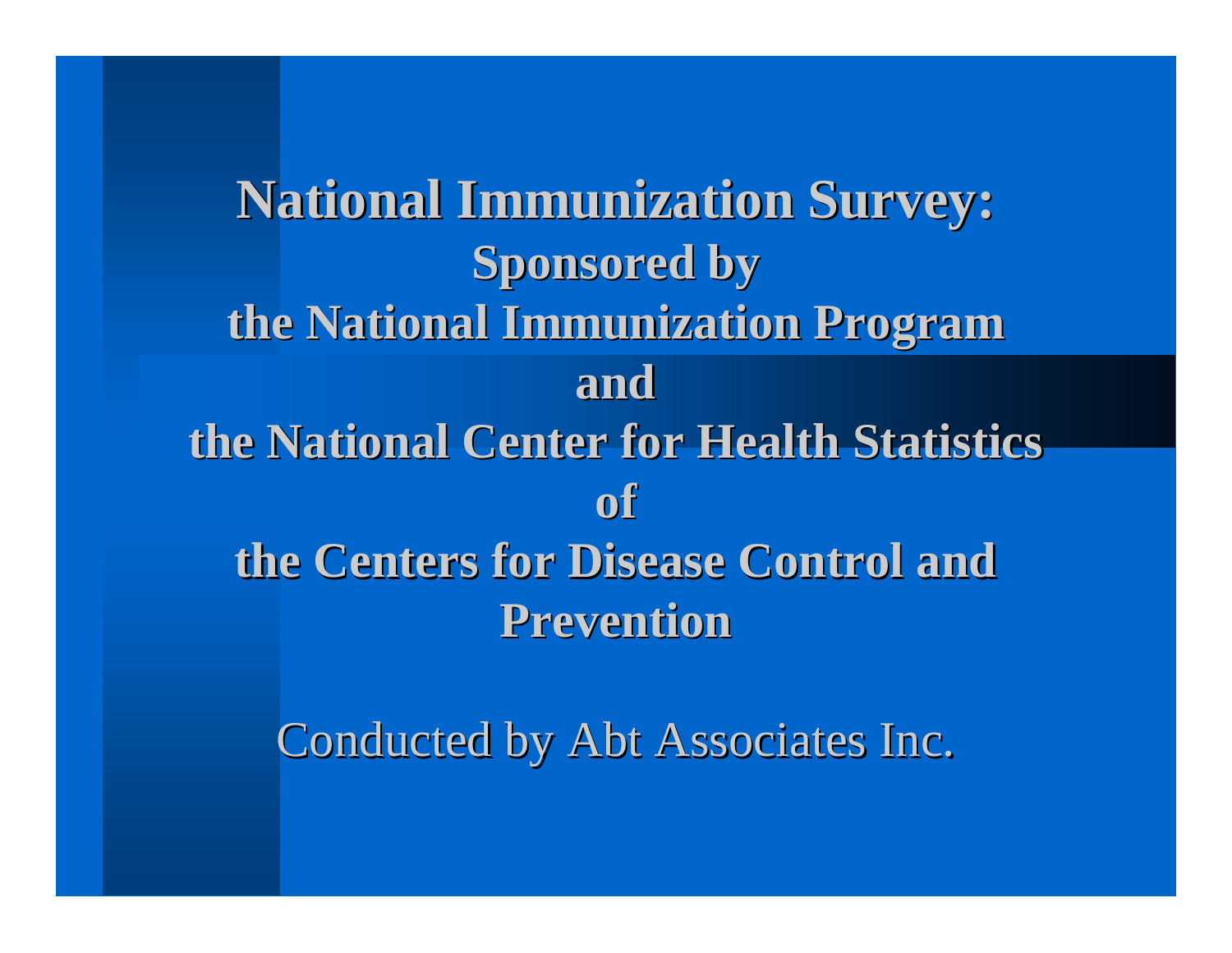## Objectives for the NIC Presentation

- To describe the quality control program for the National Immunization Survey
- To enhance understanding about the study in general
- To answer any questions about the study's processes

mens



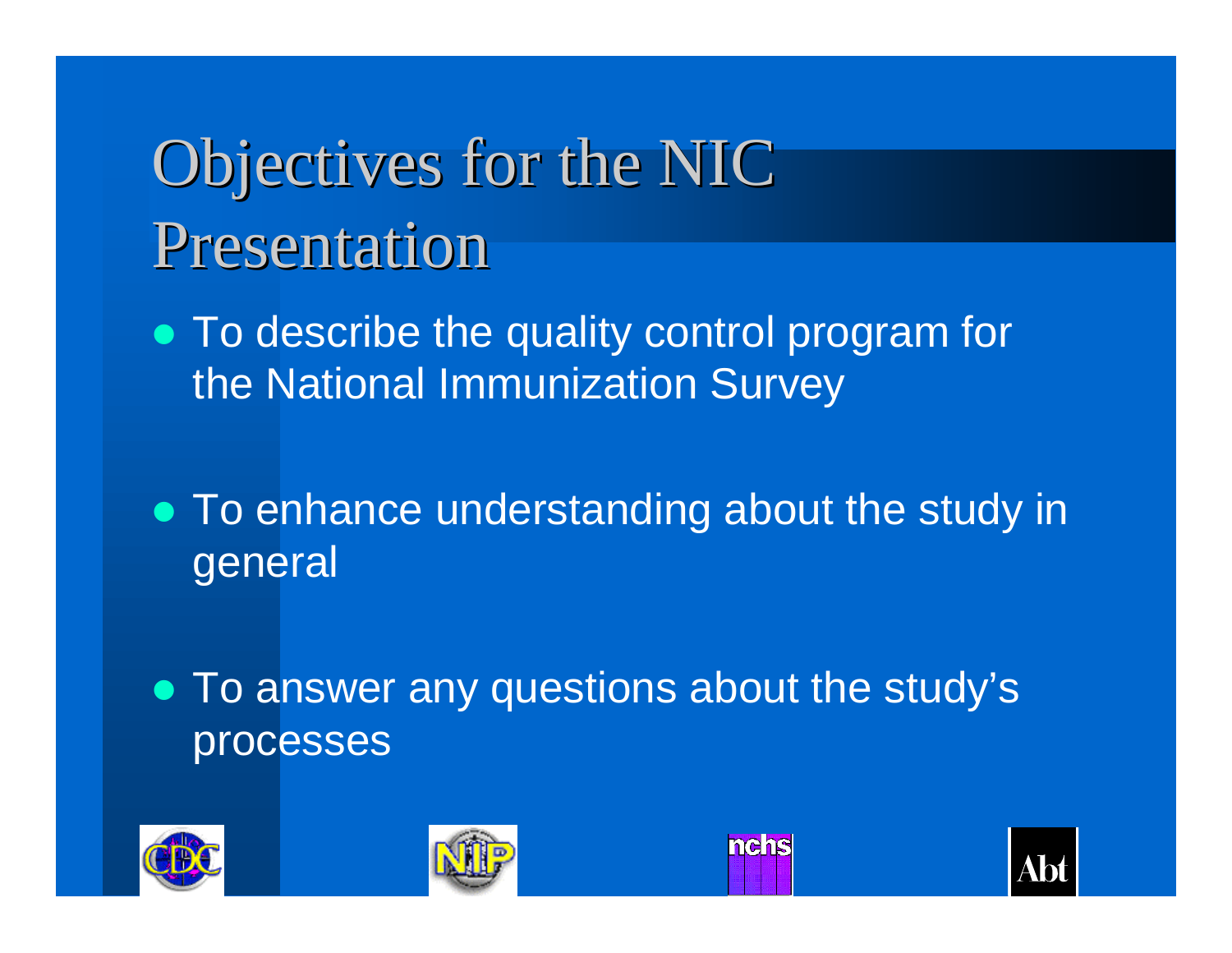### Overview of the NIS

- The NIS measures levels of immunization for childhood diseases (children age 19-35 months)
- Surveillance mechanism for tracking changes in immunization coverage over time and at national, State, and local-area levels
- Apply a standardized survey design and replicable estimation methodology







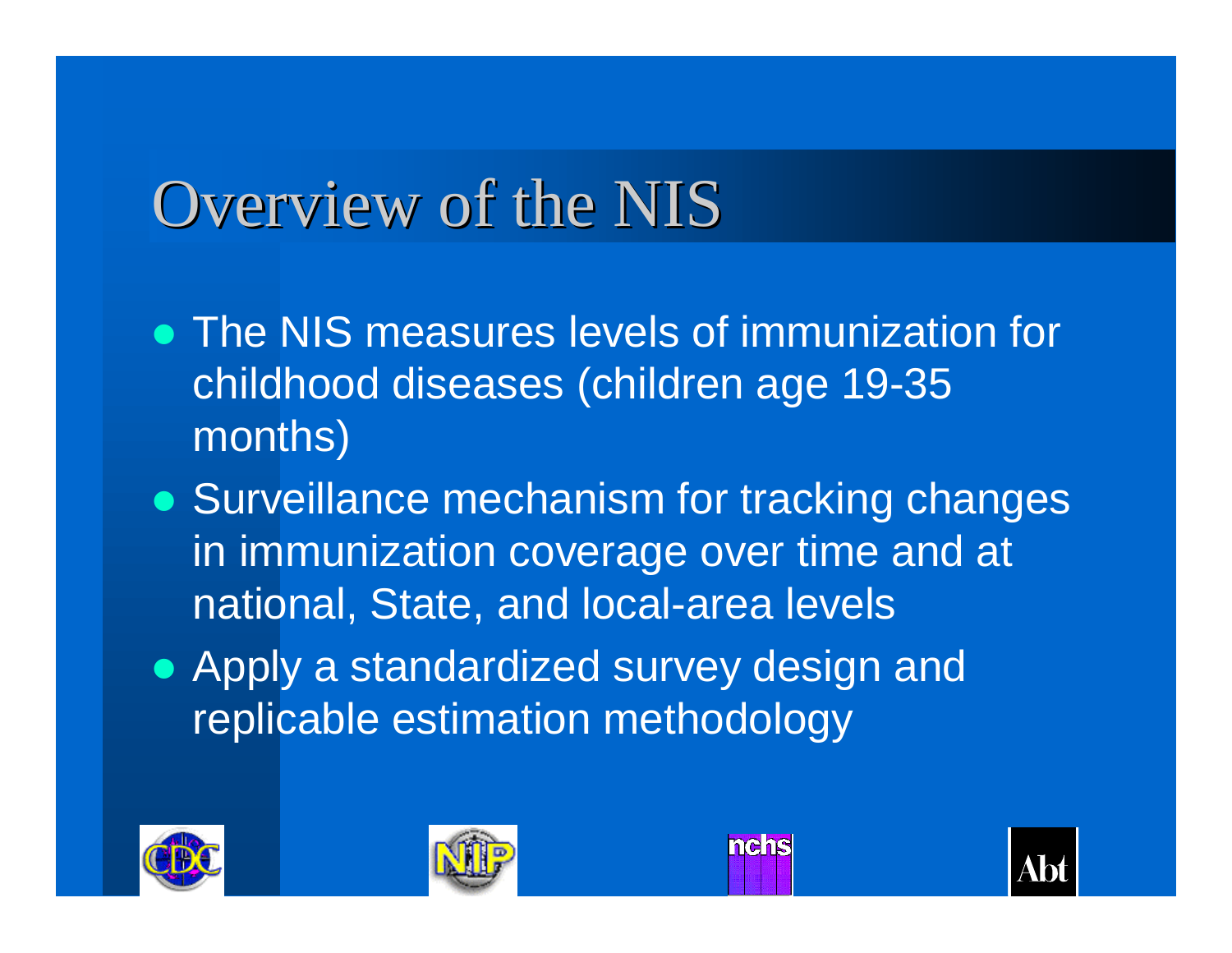### Design of the NIS

- 78 Geographic Areas (Immunization Action Plan Areas in 50 States, 28 Metropolitan Areas)
- Random-Digit Dial Telephone Survey
	- **1.9 Million Fielded RDD Phone Lines Per Year**
	- **35,500 RDD Interviews per Year**
- **Provider Record Check Study**
- Rolling 4-quarter immunization coverage estimates for each IAP area and nationally







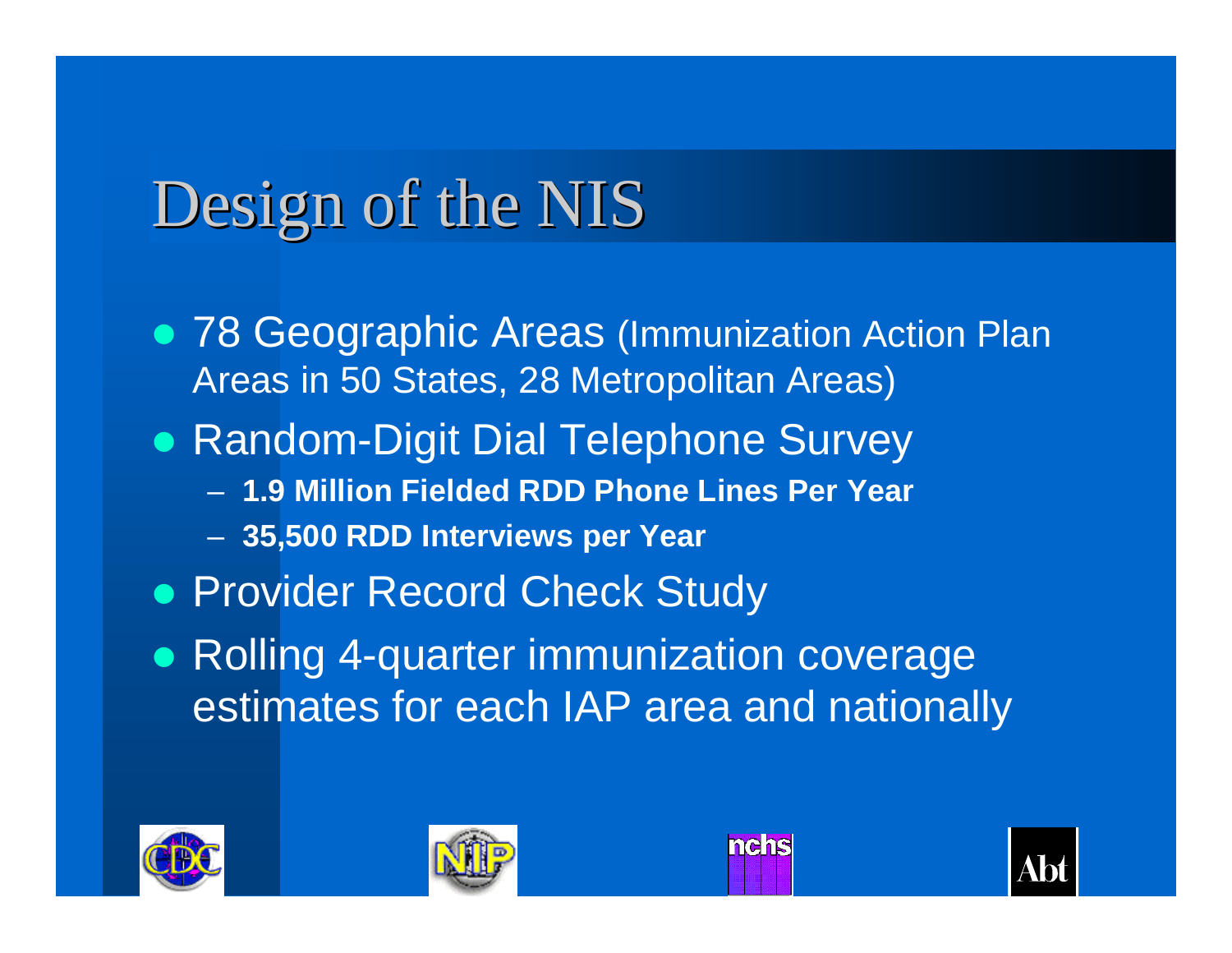### NIS Response Rates

- The response rates for the National Immunization Survey are among the highest for RDD surveys: 80% plus
- Vaccination providers share immunization history information on 65%-70% of the study children







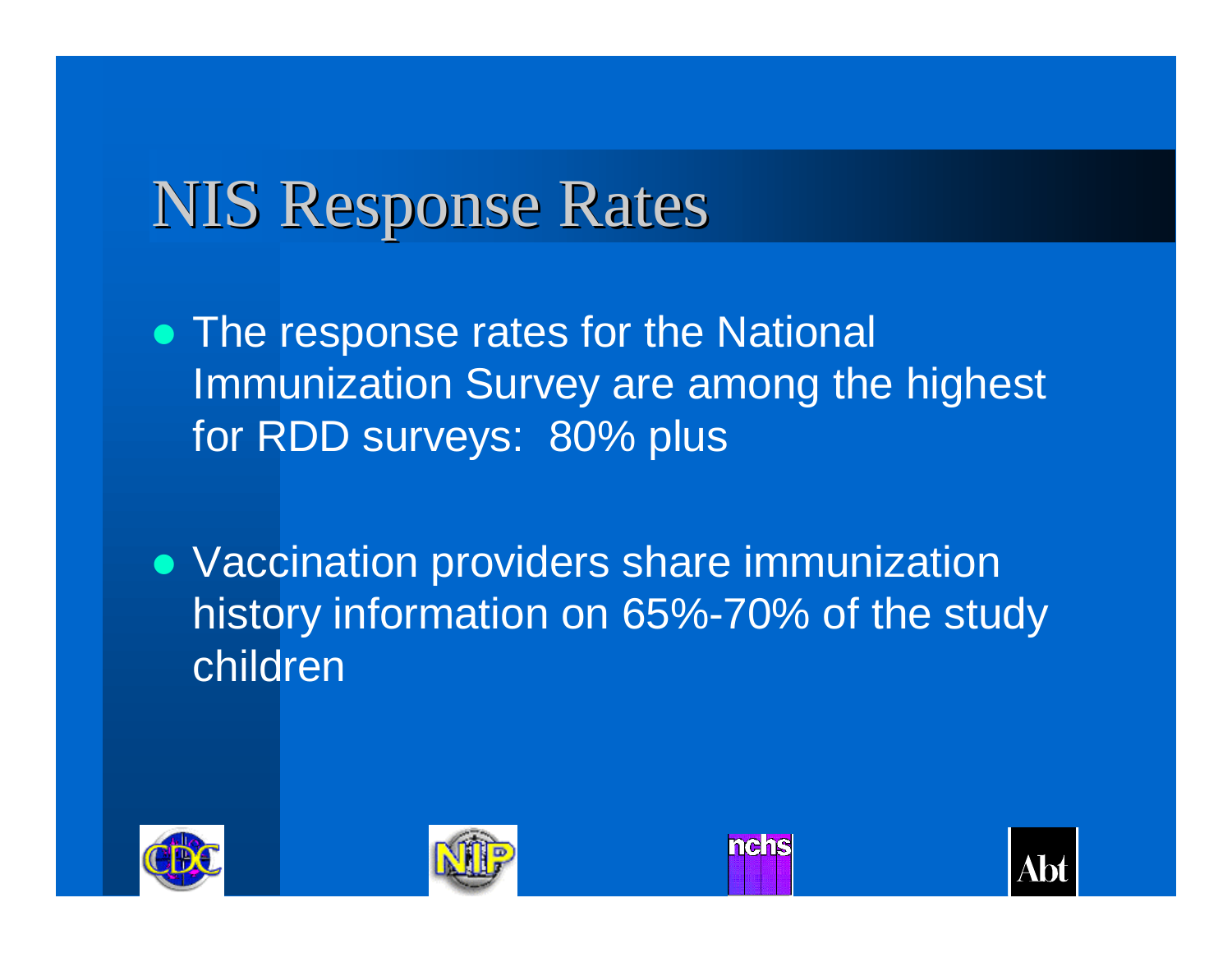#### Selected Quality Control Measures

- **Sample management**
- **Interviewer training, monitoring**
- **Computerized interviewing (CATI)**
- **Intranet for dynamic reporting system, SPC techniques**
- **Providers' validation of parental self-report**
- **Automated coding of vaccines**
- l **Adjustments for non-telephone households**
- **Quality control support from NIP**







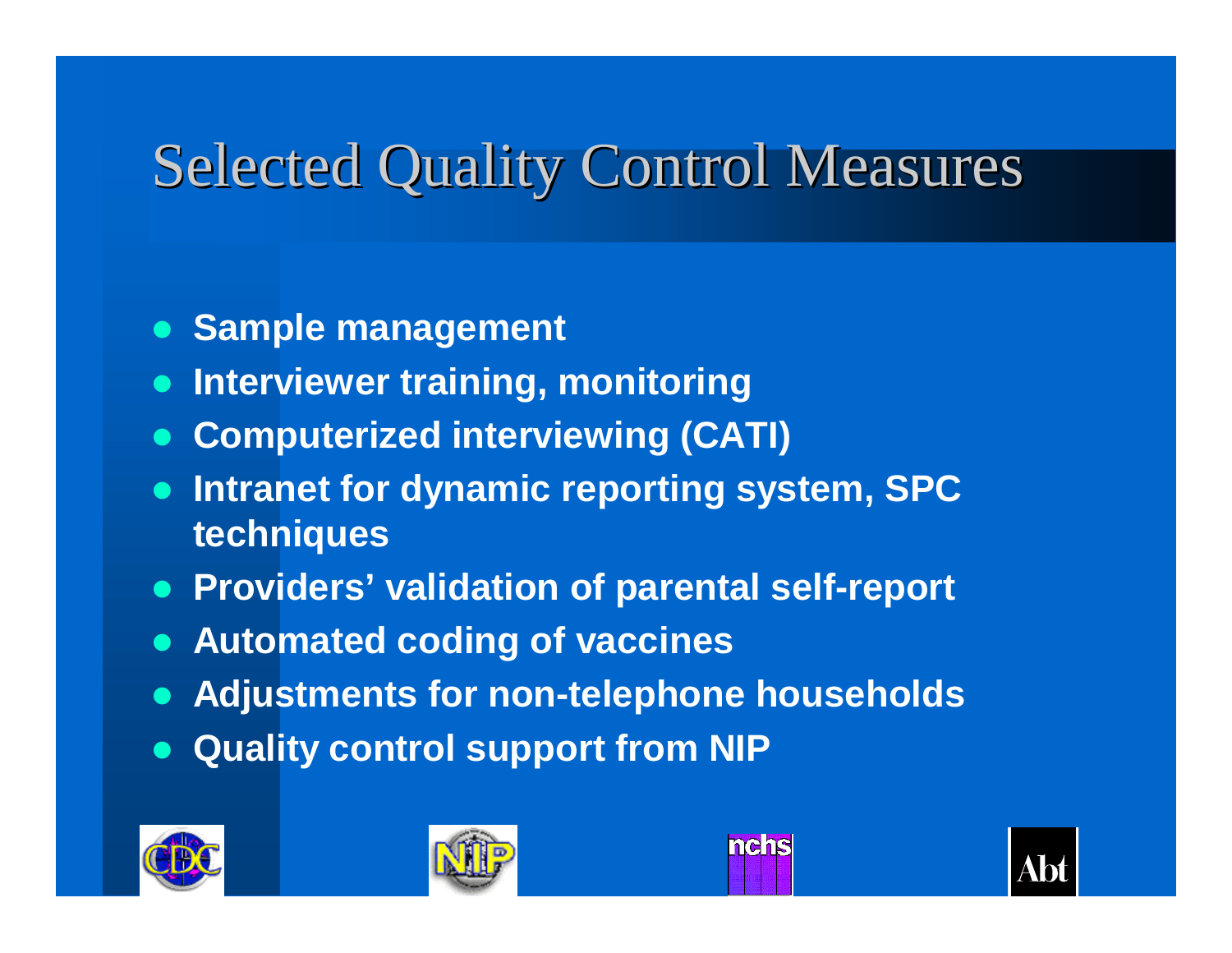#### Sample Management

- **New RDD sample each quarter**
- **Even and consistent collection of interviews across all IAPs during each quarter of data collection**
- **Algorithms determine selection of cases for telephone work**
- **Frame-relay network: Seamless sample management between phone centers**







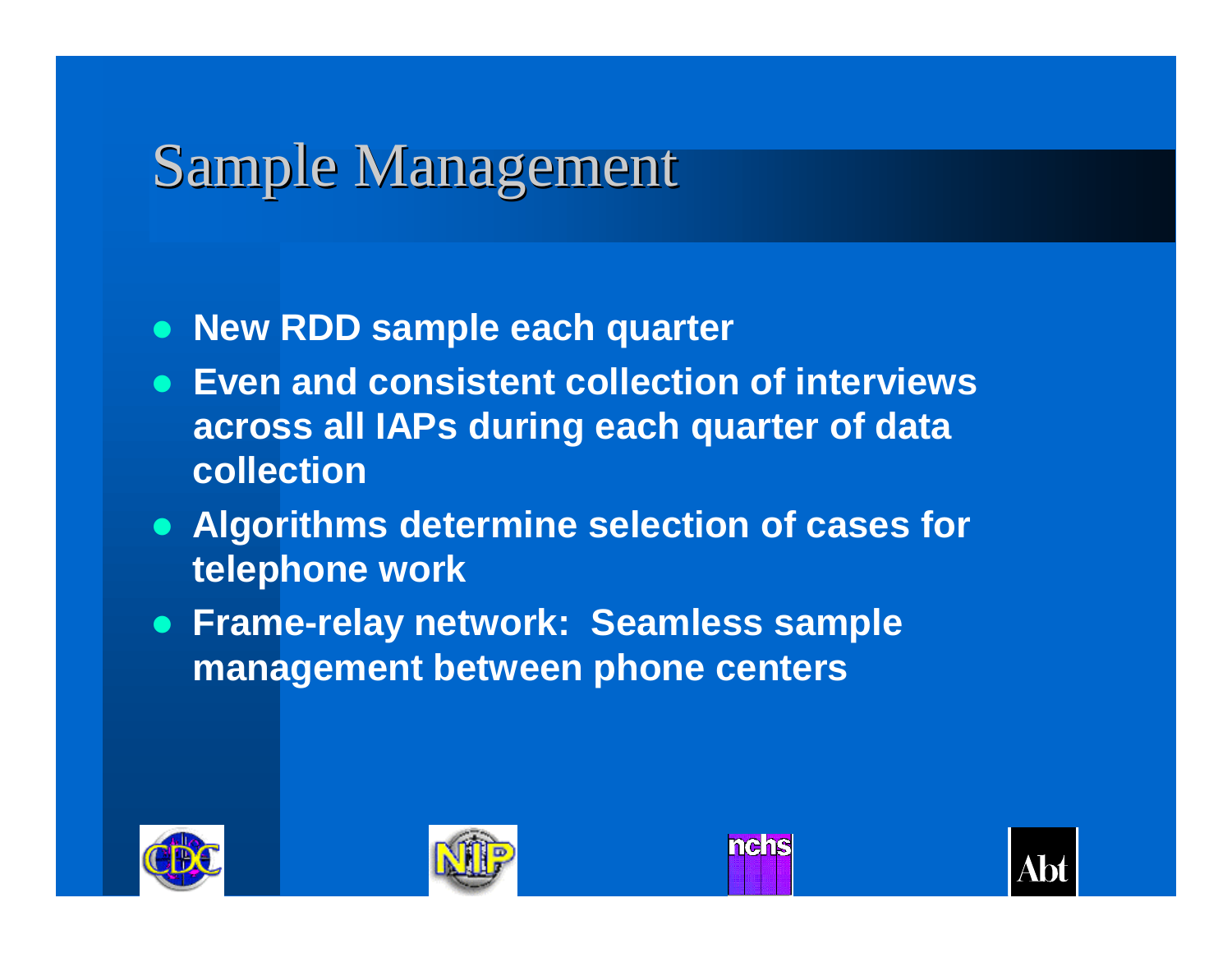# Interviewer Training and Monitoring

- **Each new interviewer receives 20 hours of project training and 8 hours of basic interviewer training**
- $\bullet$  **Continuous interviewer retraining**
- **Audio-visual monitoring of interviewers (blind to interviewers)**
- **Automated selection of interviewers for monitoring**
- **Over 5% of all interviews are monitored**
- **Quality control feedback to interviewers**
- **Daily augmentation of monitoring database**





mehs

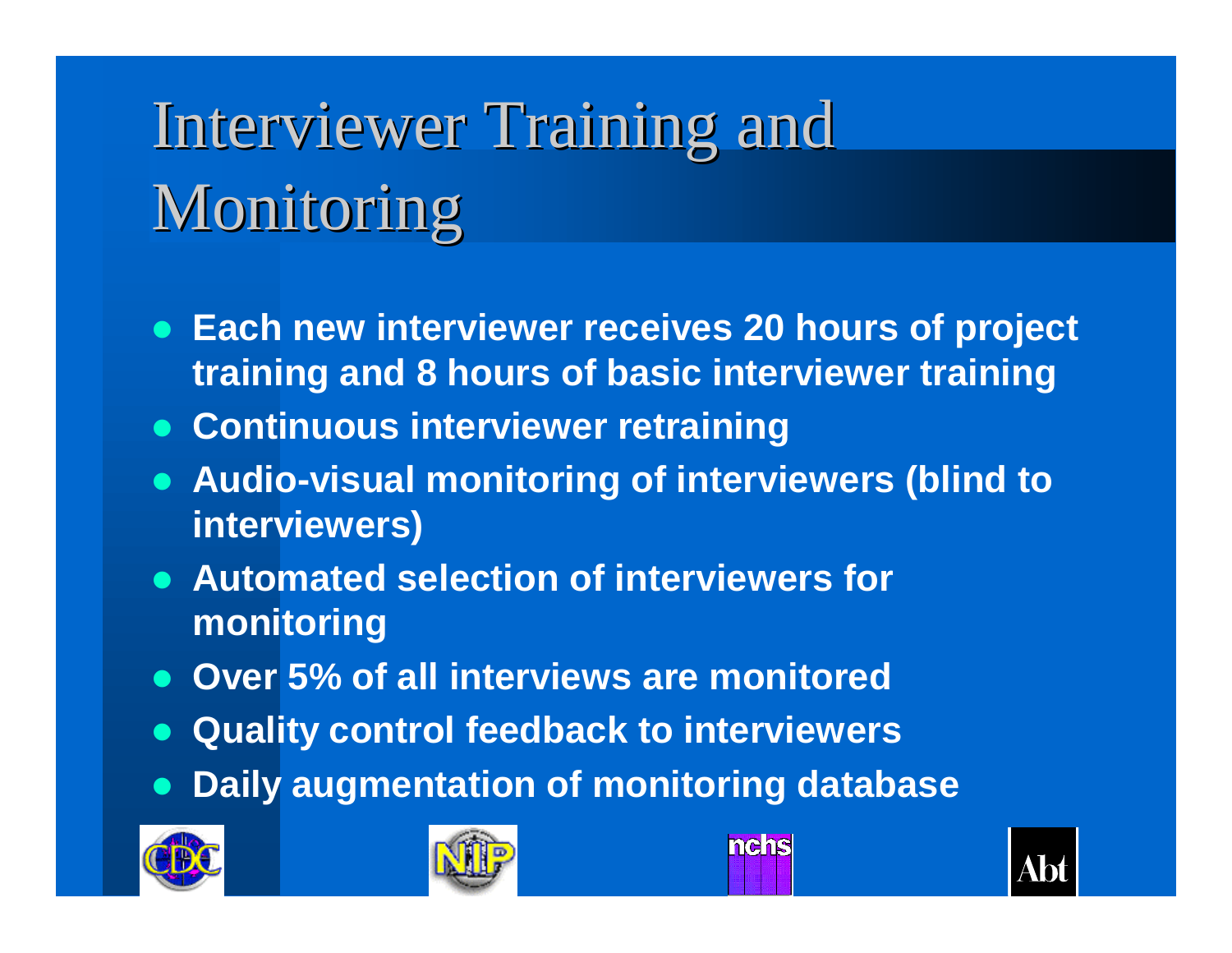# Computer-Assisted Telephone Interviewing (CATI)

**Telephone work is controlled by the CATI system:**

- **CATI system determines selection of cases and then dials phone number automatically**
- **CATI system automatically skips to appropriate questions based on responses**
- **On-line Provider Address Database (55,000 plus providers) using Zip Code radius methodology**
- **Interview data saved immediately**
- **Accurate, daily reports on interviewing production**







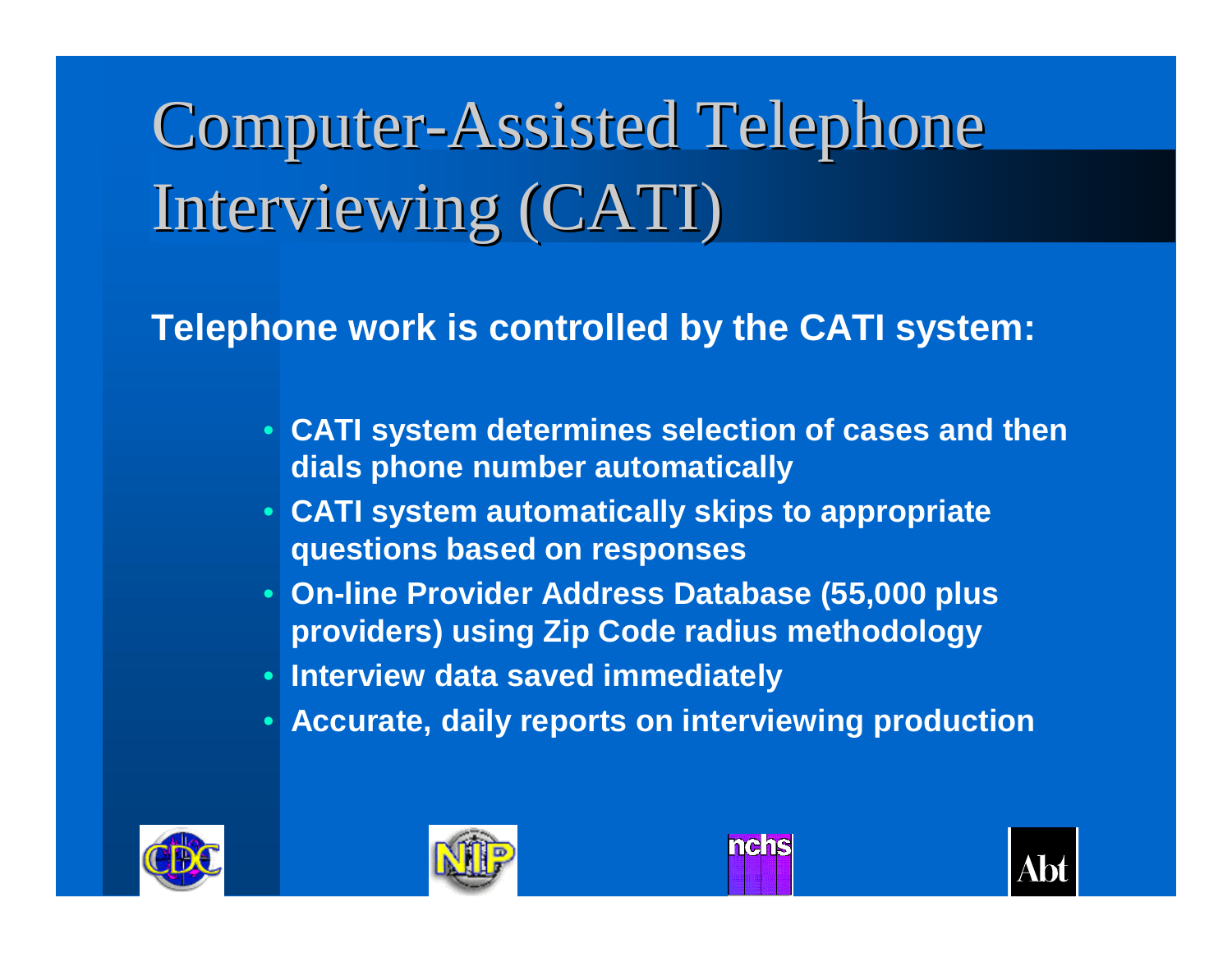## NIS Intranet: Dynamic Interviewer Reports

**Using web browsers, telephone supervisors and managers have immediate access to dynamic interviewer-level reports:**

- **Response rates**
- **Refusal rates**
- **Results of Monitoring**
- **Rankings of interviewers on quality and production indicators**
- **Extensive use of Statistical Process Control techniques**







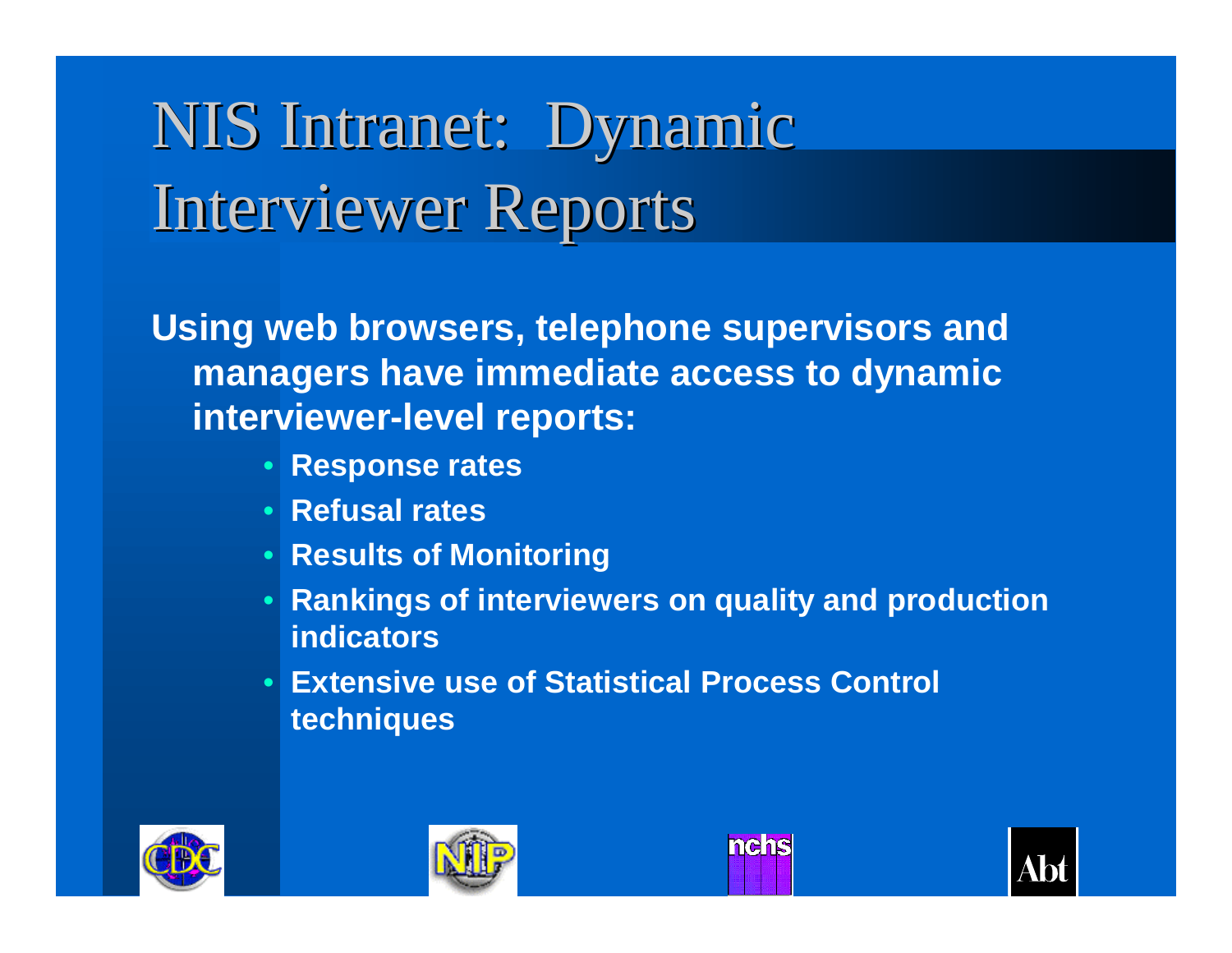# Providers' Validation of Parental Self Report

**The Provider Record Check Study validates the accuracy of household data**

- **A provider mail-out survey with mail-back and faxback options**
- **About 83% of interviewed households give consent About 95% of providers cooperate to requests to share vaccination information**
- **Overall, between 65% and 70% of study children have provider-validated data**

**Provider-validated results are the basis for vaccination coverage estimation**







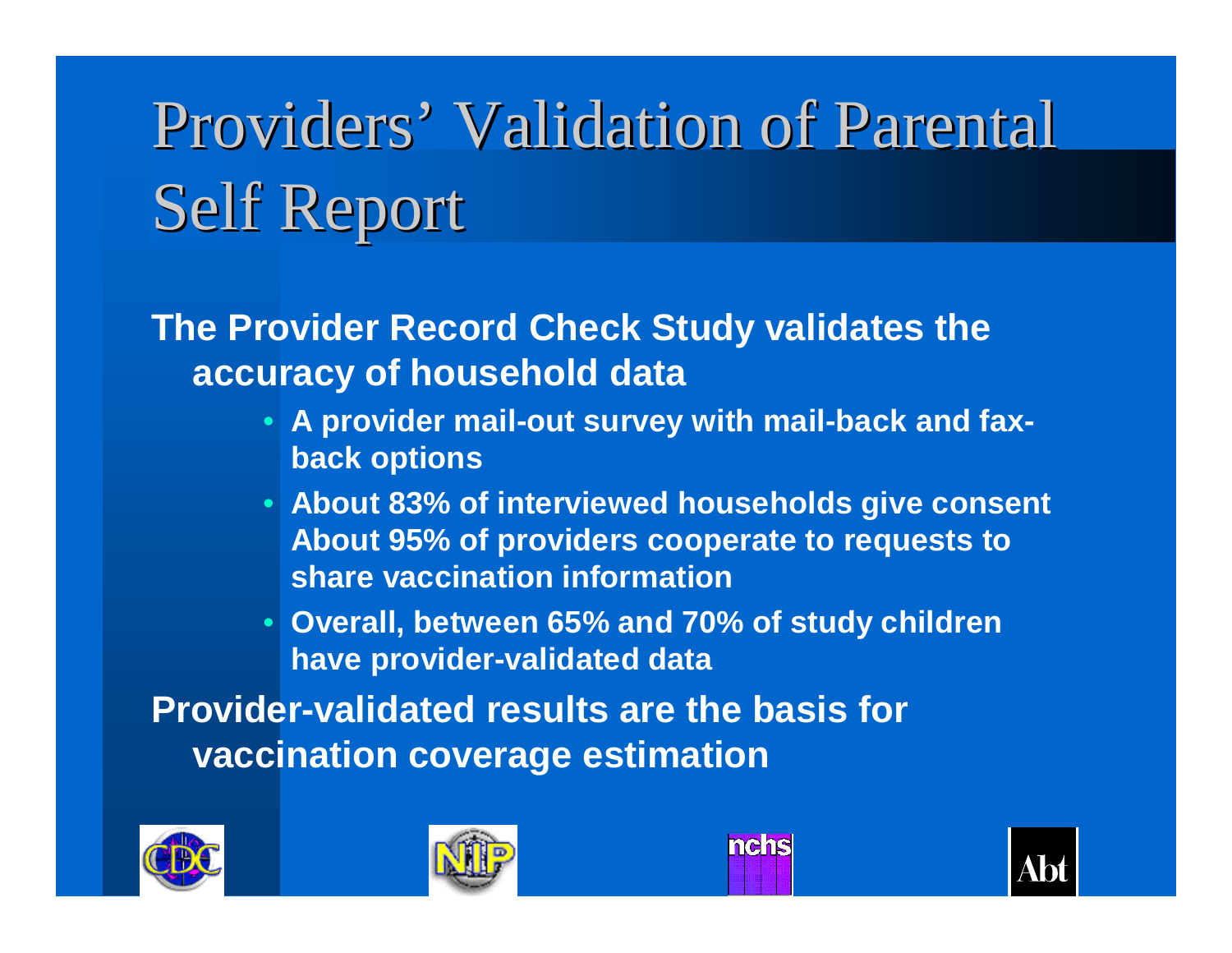### Automated Coding of Vaccines

**Vaccines reported verbatim are electronically coded:**

- **Database of vaccine names (updated continuously) from 5+ years of data collection**
- **Uniform coding of a specific verbatim**
- **Ability to create multi-antigen variables**
- **Unmatched vaccine verbatim responses are coded by NIP staff.**







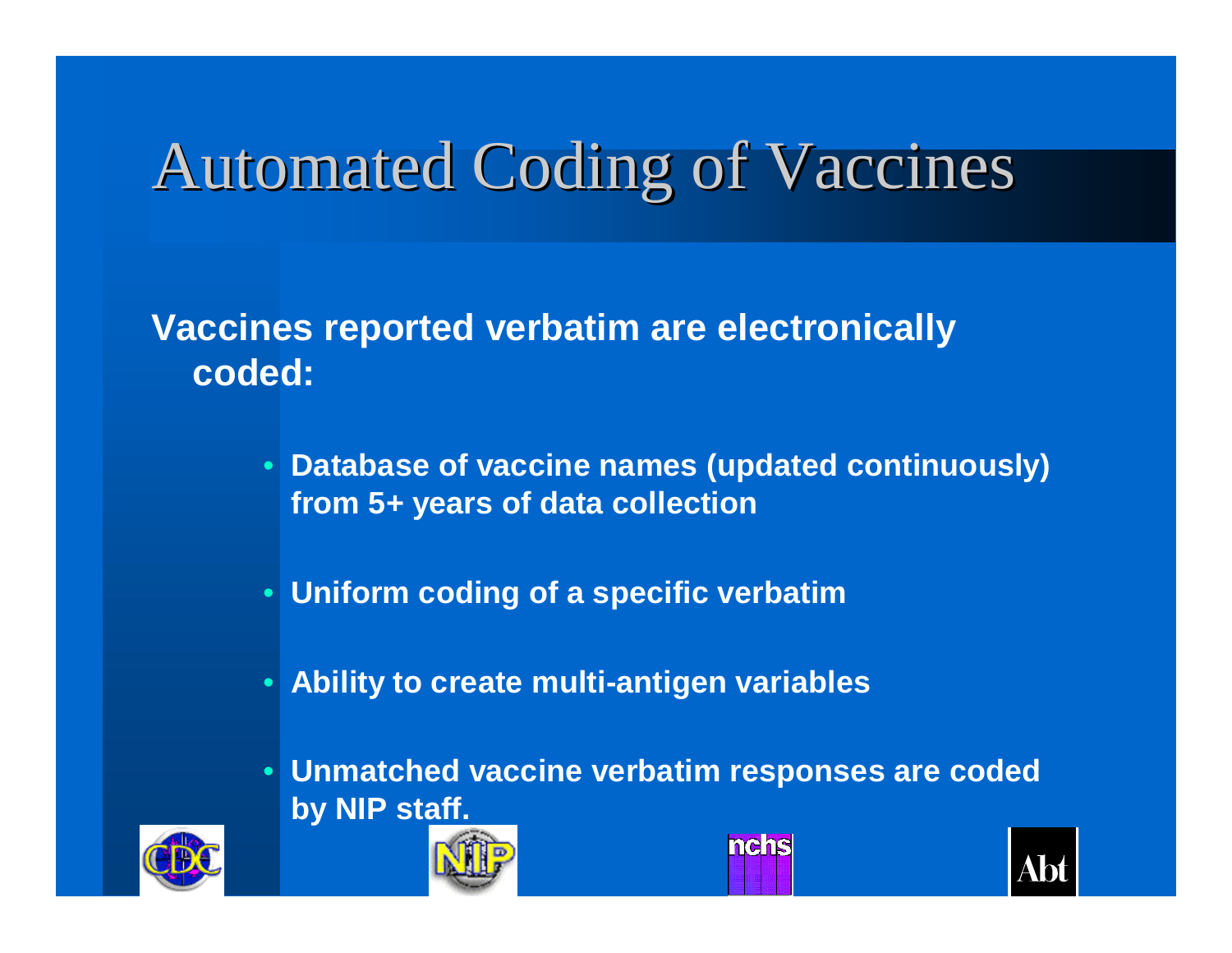### Adjustments for Non-Telephone **Households**

**Approximately 10% of households having 2-year old children do not have telephones. The NIS developed a statistical adjustment to correct for exclusion of such households. The adjustment:**

- Uses data from the National Health Interview Survey (which includes non-telephone households)
- Uses Census data to estimate the number of eligible households without telephone numbers in each IAP
- Derives the relationship between nontelephone and telephone children with respect to their up-to-date vaccination status.







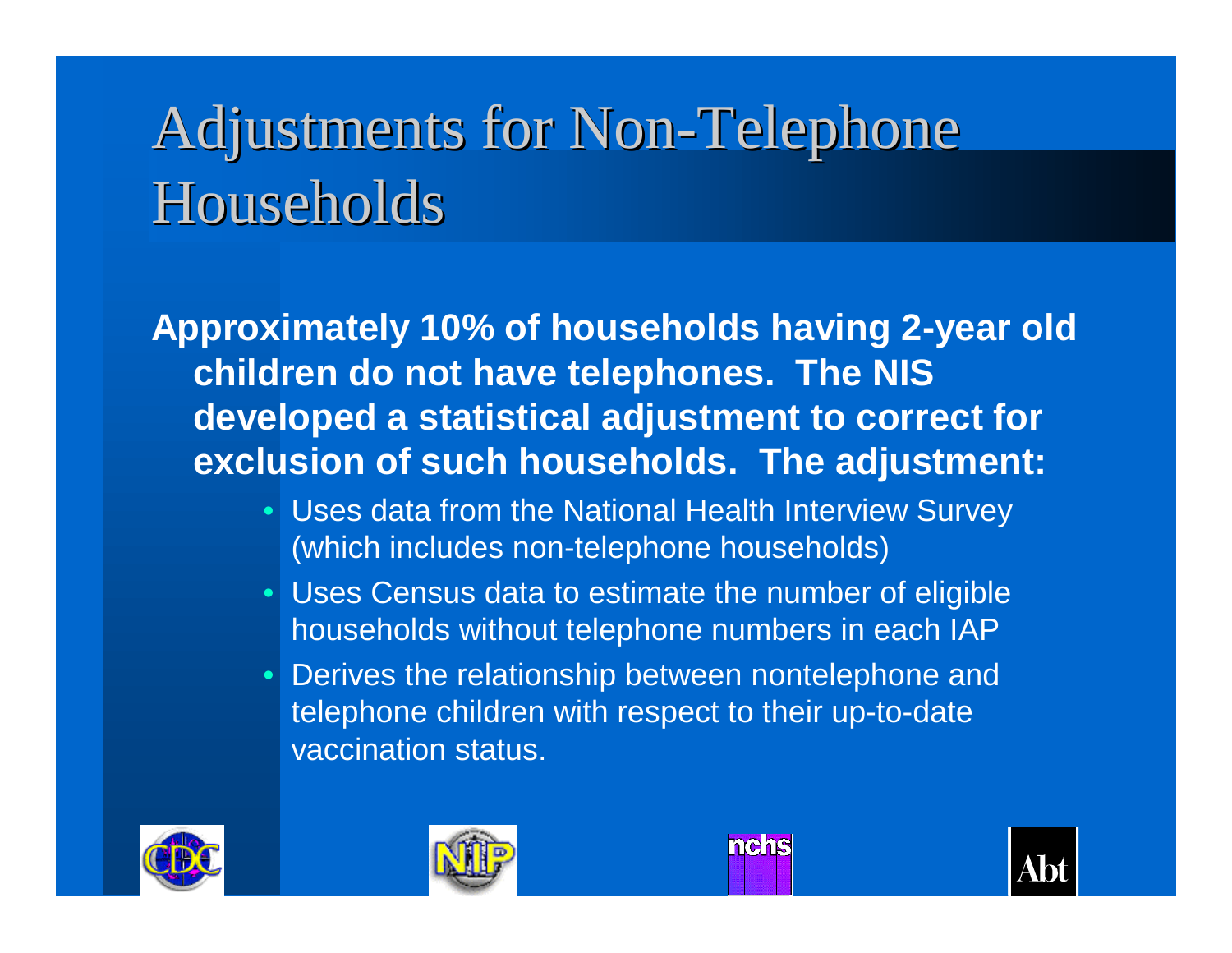#### Quality Control Support From NIP

- **The NIP helps ensure that the NIS maintains** a very low error rate in transcription and coding by reviewing 10 percent of all edited and/or transcribed *NIS* Immunization History Questionnaires returned by providers to Abt Associates.
- The error rate, as documented in Dr. Coronado's review of *NIS* provider questionnaires, is consistently less than 1%.







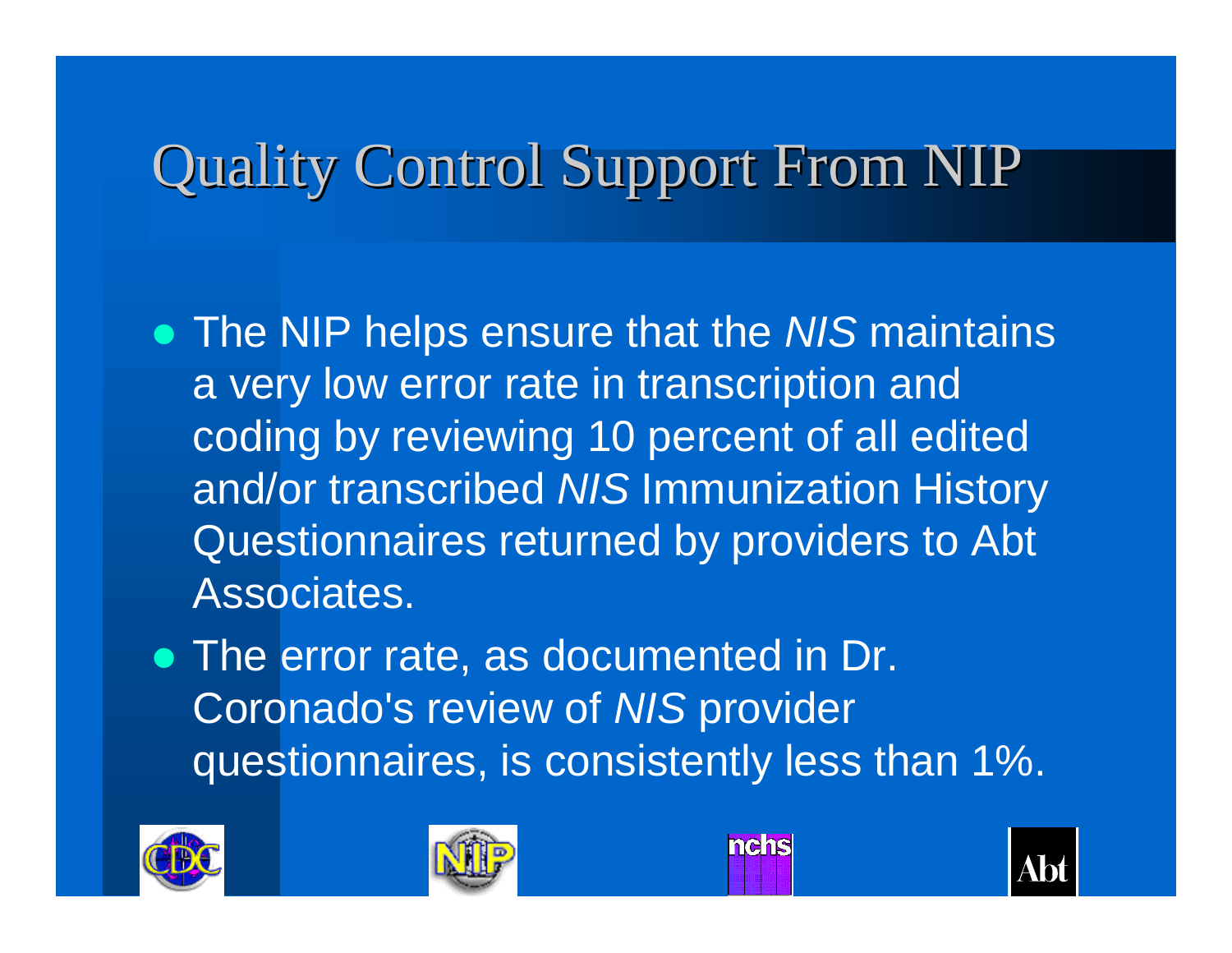## Benefits of the NIS Quality Control Program

- Equal data collection across all IAPs
- Interviewer monitoring maintains high level of proficiency
- A Provider Study error rate of <1% (December 1998)
- A substantial increase over time in children with provider-validated data -- from 44.8% in the first quarter of 1995 to 69.4% in the first quarter of 1998